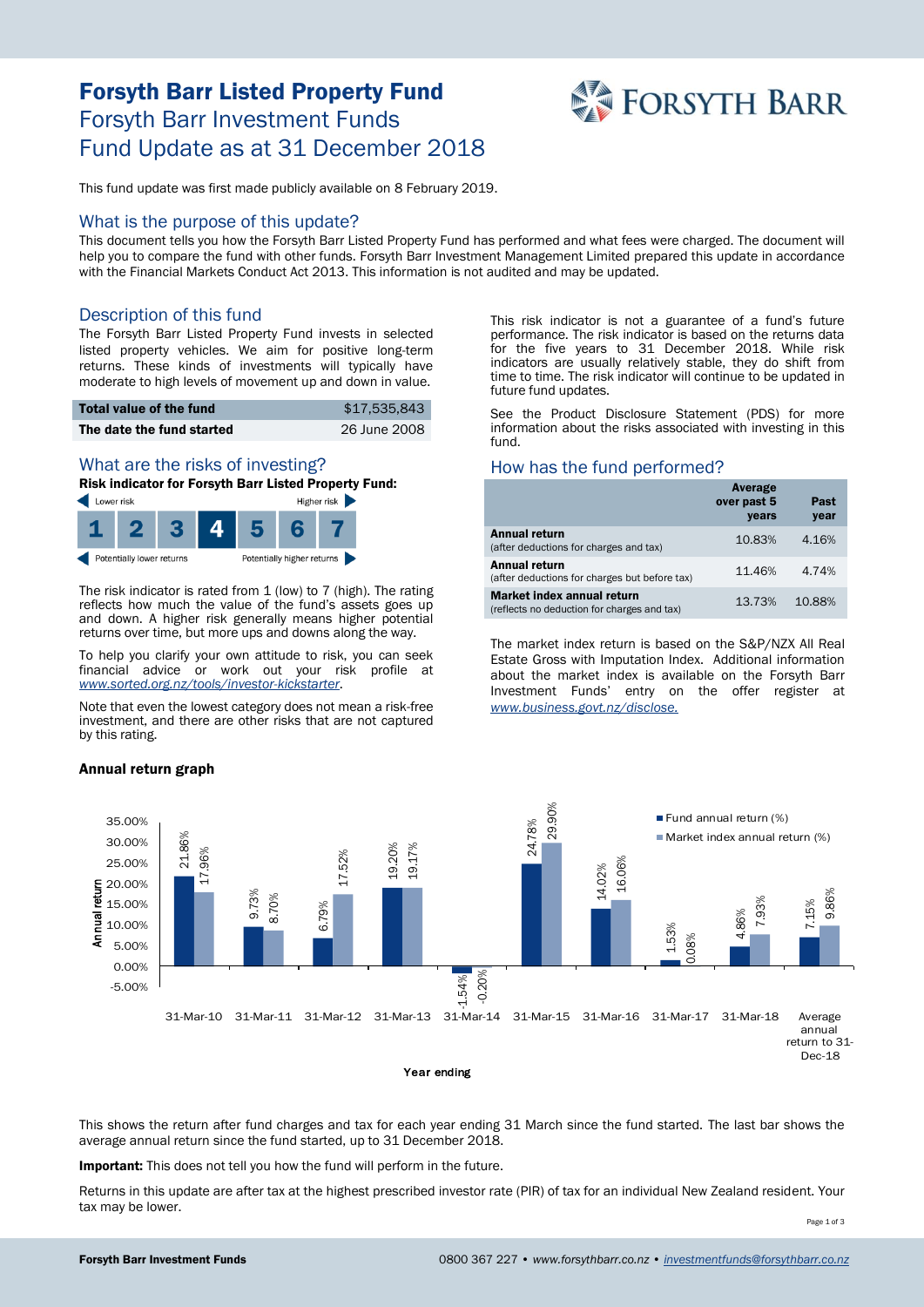# What fees are investors charged?

Investors in the Forsyth Barr Listed Property Fund are charged fund charges. In the year to 31 March 2018 these were:

|                                                          | % of net asset<br>value <sup>1</sup> |
|----------------------------------------------------------|--------------------------------------|
| <b>Total fund charges</b>                                | 1.32%                                |
| Which are made up of:                                    |                                      |
| Total management and administration<br>charges including | 1.32%                                |
| Manager's basic fee                                      | 1.27%                                |
| Other management and<br>administration charges           | 0.05%                                |
| <b>Total performance-based fees</b>                      | 0.00%                                |
|                                                          | Dollar amount per<br>investor        |
| Other charges                                            | \$0.0                                |

Investors are not currently charged any other fees. See the PDS for more information about fees.

Small differences in fees and charges can have a big impact on your investment over the long term.

## Example of how this applies to an investor

Jane had \$10,000 in the fund at the start of the year of the year, Jane received a return after fund charges of her initial \$10,000). This gives Jane a total return after tax of \$416 for the year.

## What does the fund invest in?

This shows the types of assets that the fund invests in.

#### Actual investment mix



#### Target investment mix

| Cash and cash equivalents    | 5.00%  |
|------------------------------|--------|
| New Zealand fixed interest   | 0.00%  |
| International fixed interest | 0.00%  |
| Australasian equities        | 20.00% |
| International equities       | 5.00%  |
| Listed property              | 70.00% |
| Unlisted property            | 0.00%  |
| Commodities                  | 0.00%  |
| Other                        | 0.00%  |

#### Top 10 investments

|                | <b>Name</b>                             | <b>Percentage of</b><br>fund net assets | <b>Type</b>               | <b>Country</b> | <b>Credit rating</b><br>(if applicable) |
|----------------|-----------------------------------------|-----------------------------------------|---------------------------|----------------|-----------------------------------------|
| $\mathbf 1$    | Kiwi Property Group Limited             | 19.63%                                  | Listed property           | New Zealand    |                                         |
| 2              | Goodman Property Trust                  | 15.91%                                  | Listed property           | New Zealand    |                                         |
| 3              | Precinct Properties New Zealand Limited | 15.00%                                  | Listed property           | New Zealand    |                                         |
| $\overline{4}$ | Property For Industry Limited           | 11.80%                                  | Listed property           | New Zealand    |                                         |
| 5              | <b>Stride Property Group</b>            | 8.23%                                   | Listed property           | New Zealand    |                                         |
| 6              | Vital Healthcare Property Trust         | 7.13%                                   | Listed property           | New Zealand    |                                         |
| $\overline{7}$ | Investore Property Limited              | 4.88%                                   | Listed property           | New Zealand    |                                         |
| 8              | ANZ Cash Deposit                        | 4.25%                                   | Cash and cash equivalents | New Zealand    | AA-                                     |
| 9              | Metlifecare Limited                     | 2.45%                                   | Australasian equities     | New Zealand    |                                         |
| 10             | Asset Plus Limited                      | 2.43%                                   | Listed property           | New Zealand    |                                         |

The top 10 investments make up 91.71% of the fund.

We actively manage the fund's foreign currency exposures. As at 31 December 2018, these exposures represented 6.31% of the value of the fund and were unhedged.